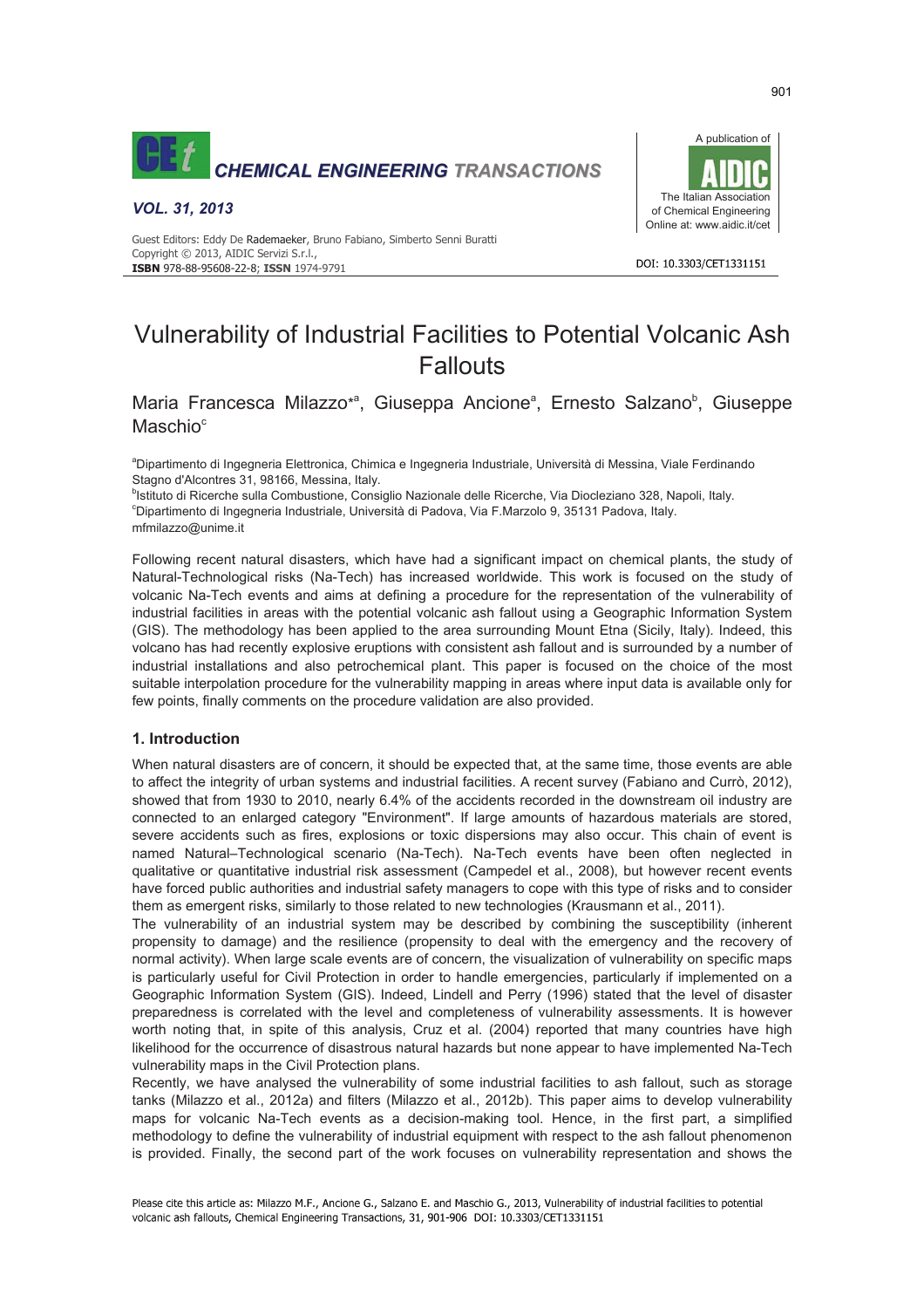comparison between two interpolation–extrapolation methods. The methodology has been applied to Mt. Etna in Sicily (Italy), this volcano has had recently explosive eruptions with consistent ash fallout.

# **2. Methodology**

The methodology described in this section is a generic and simplified approach for estimating the vulnerability of industrial facilities to volcanic Na-Tech. It has recently been proposed by Milazzo et al. (2012c) and is summarized in the flow-chart of Figure 1. According to this approach, the first step is the definition of the specific volcanic phenomenon and the presence of vulnerable system at a given location around the volcanic crater. Hence, it is necessary to define the potential damage with respect to the physical parameter associated with the volcanic phenomenon. Afterwards, either the threshold limit or the exceedance probability for the physical parameter must be calculated. Finally, an appropriate procedure has to be chosen to interpolate data related to each point of the territory, in order to represent the vulnerability of the system on a cartography.



*Figura 1: Flow-chart for the representation of vulnerability.* 

To calculate vulnerabilities a number of simulation maps of the phenomenon are necessary from which the exceedance probability curves of the related parameter are derived for each point in the area. The application of this general procedure is shown in the following section for Mt. Etna, aiming to achieve volcanic Na-Tech vulnerability maps. For this case-study exceedance probability curves are known only for few points, thus this paper is focused on the last step of the approach and aims at the choice of the most suitable interpolation procedure and its validation.

## **2.1 Characterization of the volcanic phenomenon**

Mt. Etna is a volcano located in Sicily (South Italy), it has recently changed the nature of the eruptive style and explosive eruptions with ash emission are more common. The territory surrounding Mt.Etna is characterised by the presence the city of Catania, many small urban centres (as Randazzo, Zafferana, etc.) and agricultural and industrial areas. This volcano frequently is characterized by an explosive activity classified with VEI (Volcanic Explosive Index) equal to 2 or 3, according to Newhall and Self (1982). Among the numerous volcanic phenomena which can potentially damage population and structures, the ash fallout seems the most important for Na-Tech risks (see Milazzo et al., 2013 for more details) and has been analysed in this paper. Regarding the industrial equipment, atmospheric storage tanks, either fixed or floating roof, are considered in the following.

## **2.2 Identification of the damage and the physical parameter**

The physical parameter related to the natural phenomenon of ash fallout causing the damage to industrial equipment is the ash load (kg/m<sup>2</sup>) or the thickness of deposit (m). For storage tanks, e.g. the fallout can cause different kinds of damage due to the load of the deposit, classified as:

- i) light damage, structural damage and structural collapse for fixed roof tanks;
- ii) sinking and capsizing of the roof for floating roof tanks.

## **2.3 Threshold values of volcanic ash load**

The threshold limits of damage used to determine the vulnerability of atmospheric tanks were calculated by Salzano and Basco (2008) and Milazzo et al. (2012a) and are summarized in Tab.1.

*Table 1: Critical values for volcanic ash load for the structural damage of fixed and floating roof tanks*.

|                     | Fixed roof tanks |            |          | Floating roof tanks) |           |
|---------------------|------------------|------------|----------|----------------------|-----------|
| Damage              | Liaht            | Structural | Collapse | Sinking              | Capsizing |
| (Symbol)            | (T1              | T2)        | (T3)     | 'T4)                 | (T5)      |
| Ash load $(kg/m^2)$ | 122              | 357        | 714      | 680                  | 380*      |

\*With an asymmetrical ash distribution causing the immersion of half roof (see Milazzo et al. 2012a).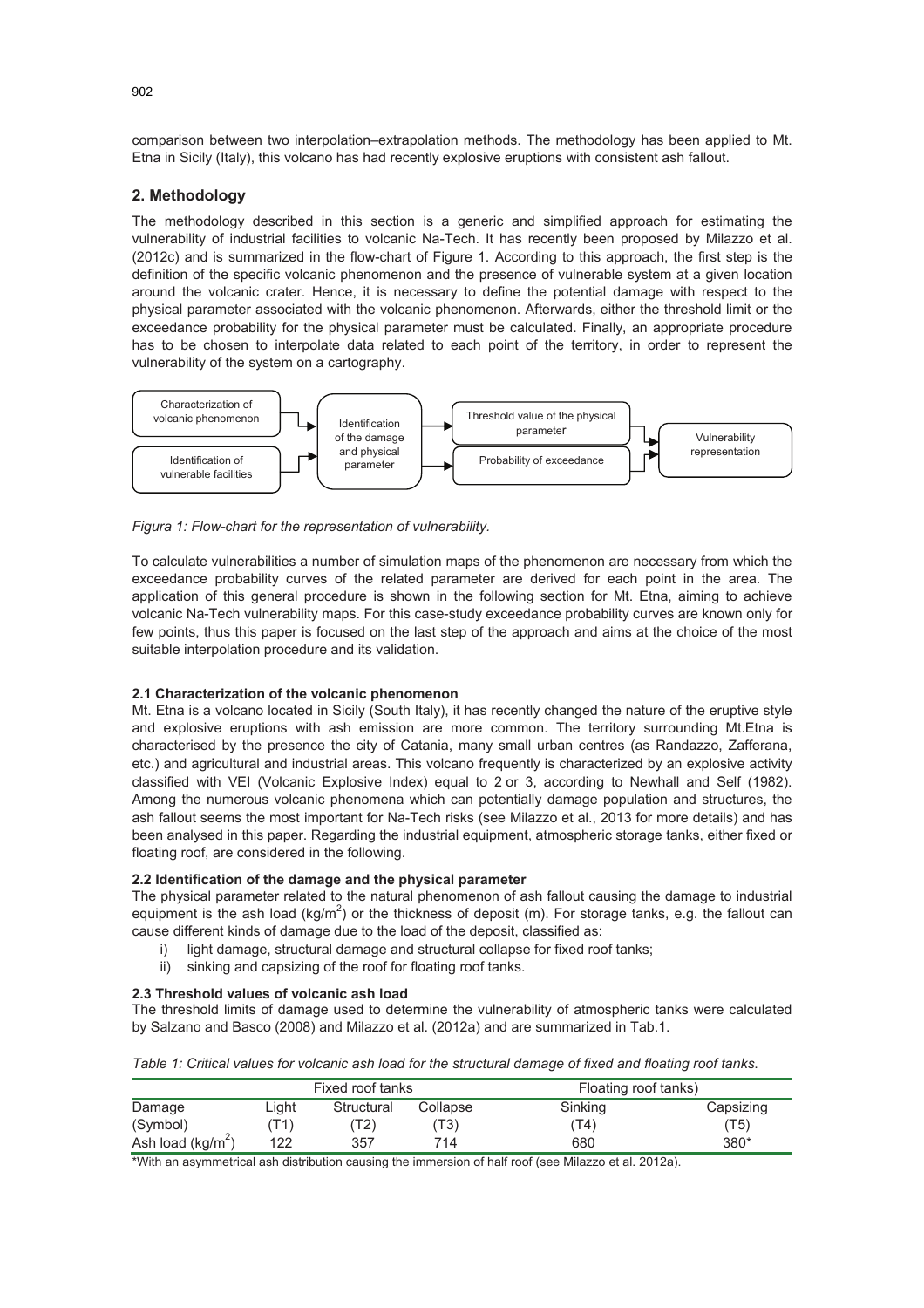#### **2.4 Probability of exceedance**

Numerical simulations of explosive eruptions produce maps of hourly cumulative value of ash deposits, thus allowing the calculation of the exceedance probabilities for ash load. However, as expected, these simulations are complex and there are very few studies in the open literature. With reference to Mt. Etna, Barsotti et al. (2010) have produced an exceedance probability curve for ash deposit to the ground related to most frequent explosive scenario for this volcano (Figure 2).



*Figure 2: Example of an exceedance probability curve for ash ground fallout as produced by Barsotti et al. (2010).* 

Starting from the data in Figure 2, maps showing the probability of exceedance for the threshold limits shown of Table 1 are obtained. As already mentioned we knew the exceedance probability curves only for few points, therefore we started our work by using a set of points. In order to achieve our objective we needed to estimate the probabilities also for the points where these are not known, this has been made through a spatial interpolation.

#### **2.5 Vulnerability calculation through spatial interpolation**

There are several interpolation procedures, each of them characterized by the time of elaboration, the accuracy, the sensitivity to parameters variation and the degree of smoothness of the interpolated surface. These procedures can be grouped in two main classes: deterministic and stochastic methods (Johnston et al., 2004). Deterministic approaches are based on a correlation among neighbouring points whose parameters have an explicit physical meaning; stochastic methods correlate neighbouring points through a statistical relation (covariance). The class of deterministic methods includes: geometric methods (area interpolation method), Inverse Distance Weighting (IDW) method (named also Point Interpolation Method); finally the class of stochastic methods comprises the Kriging and cokriging methods (Johnston et al., 2004).

In the following, the application and the comparison between two interpolation procedures are shown. The methods applied in this study are the IDW procedure and the Kriging method, respectively. The choice of interpolation method mainly depends on the type of phenomenon to study (in this case tephra fallout), the amount of available data and their spatial distribution and also the results to achieve.

The IDW (determinist method) assumes that each measurement has a local influence which decreases with the distance, and is based on the following mathematical function: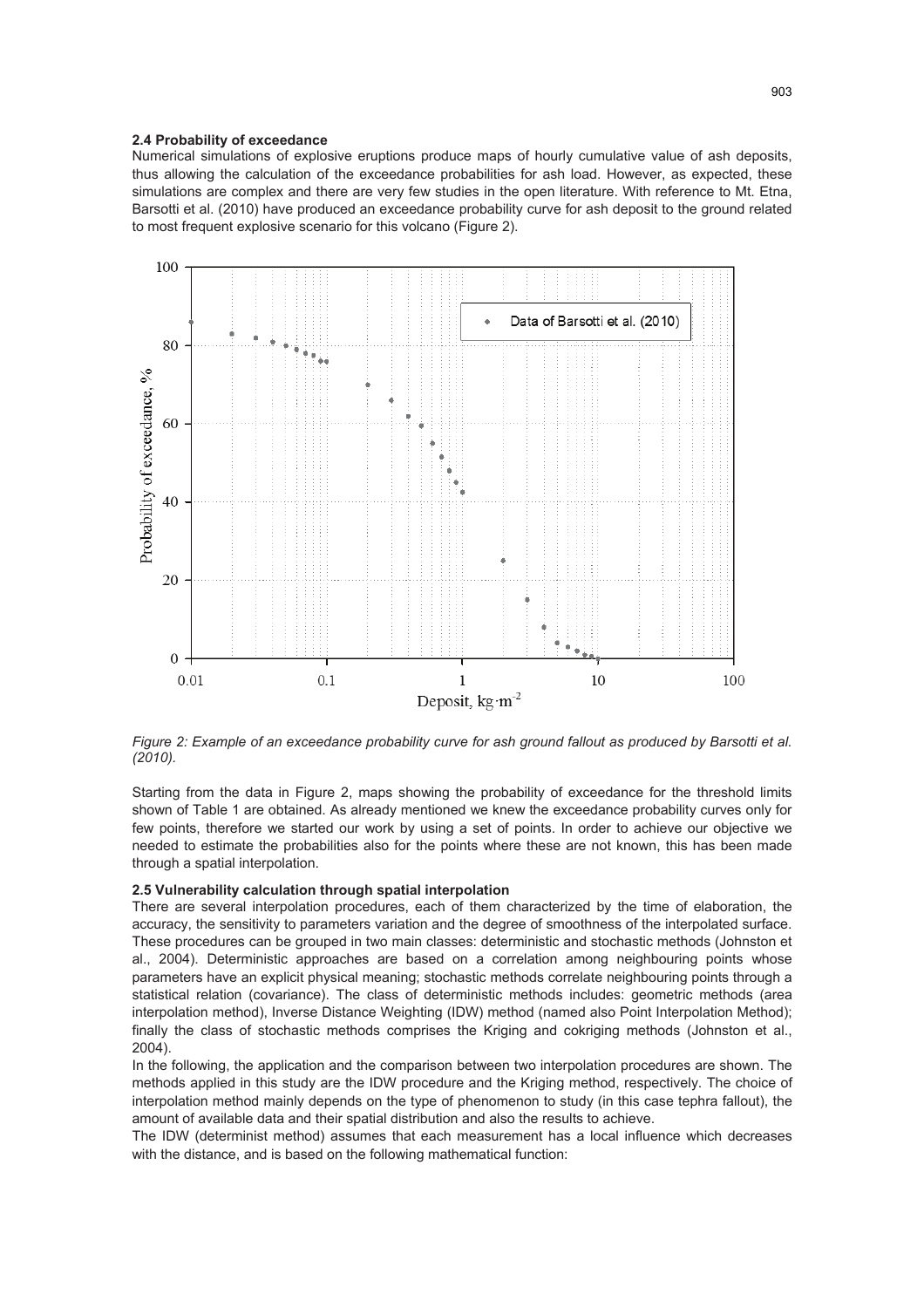$$
Z_{(So)} = \frac{\sum_{i=1}^{N} w_i \cdot Z_{(Si)}}{\sum_{i=1}^{N} w_i}
$$
 (1)

where:

 $z_{(S_0)}$  is the value to be predicted located in  $S_0$  (prediction point);  $i = 1, 2, 3, ..., N$  is the number of locations used for the estimation (identification number of the points around the prediction point); *z(Si)* is the measured value of the variable at a *i*-th location;  $w_i=1/d_i^2$  is the weight coefficient of the measured point at a *i-*th location and *di* is the distance of the *i*-th point from *So*.

The Kriging method (stochastic method) is similar to the IDW approach, but it is based on a probabilistic elaboration in order to develop more complex predictive models. The use of the Kriging allows including the estimation of the error and the uncertainty associated with each prediction (Johnston et al., 2003). The correlation is equation (2).

$$
z_{(So)} = \sum_{i=1}^{N} \lambda_i \cdot z_{(Si)}
$$
 (2)

where:

*Ȝi* is the weight assigned to each measured point at the *i-*th location, it is based not only on the distance between the measured points and the prediction location but also on the overall spatial arrangement of the measured points.

# **3. Results**

The calculation of the vulnerability has been made using both the interpolation methods, described in the previous section, and a GIS software. Results are iso-probability maps; Figures 3 and 4 show the maps related only to the light damage of fixed roof storage tanks.

Samples usually are not regularly distributed and, even if they were, the sampling would still not be sufficient to operate a detailed tracing of data to achieve iso-probability curves. The construction of vulnerability maps, therefore, must be made through the estimation of the variable values at points where they were not measured.



*Figure 3: Vulnerability map for light damage of fixed roof storage tanks using the deterministic approach of Inverse Distance Weighting.*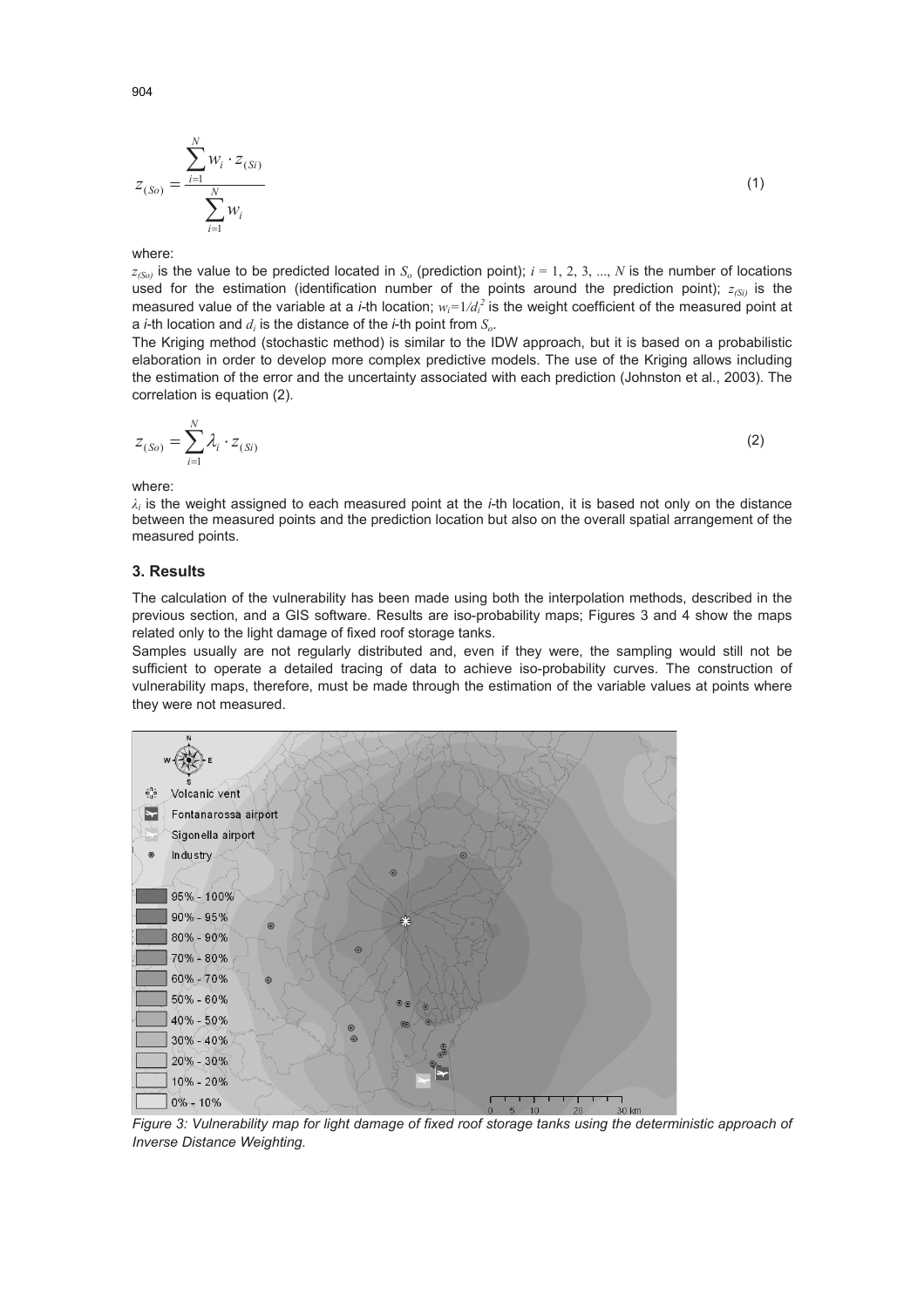

Figure 4: Vulnerability map for light damage of fixed roof storage tanks using the geostatistical approach of *Kriging.* 

It is important to associate each prediction with an error that is the difference between the true value and the estimated value. In this study, errors have been assessed by cross validation, which consists in the estimation of the value of the variable for the points where they are known. This allows to compare the predicted value with the observed value and the error is the difference between the estimated value and the measured value (Johnston et al., 2004).

The validation procedure consists in plotting in Cartesian graph the predicted value as a function of the measured value, as shown in Figure 5. The fitting of the data gives a line, whereas its slope allows to comment about the applicability of the interpolation method. The model is applicable if the slope of the line is about 1.

The blue lines of Figure 5(a) and 5(b) are obtained by fitting the data for the case-study for both the interpolation methods. The slope is  $\leq$  1 by using the Kriging approach. That demonstrates a good applicability of the model. On the other hand, the application of IDW method does not give a good agreement of data.



*Figure 5. Validation of the IDW and Kriging methods of the vulnerability map related to the threshold limit for ash fallout by using ArcGis Software (Johnston et al., 2004).* 

Some considerations can be made about the interpolation methods. The IDW technique allows a quick calculation, but results are not very accurate. The geostatistical approach requires a greater number of parameters for an accurate estimation and the data-processing is time-consuming, but it provides more details. The Kriging attenuates the local variability of the variable, it can provide estimates that may exceed the minimum and/or maximum of the measured values, whereas the deterministic methods always produce estimates within the range of values sampled (Liebhold et al., 1993).